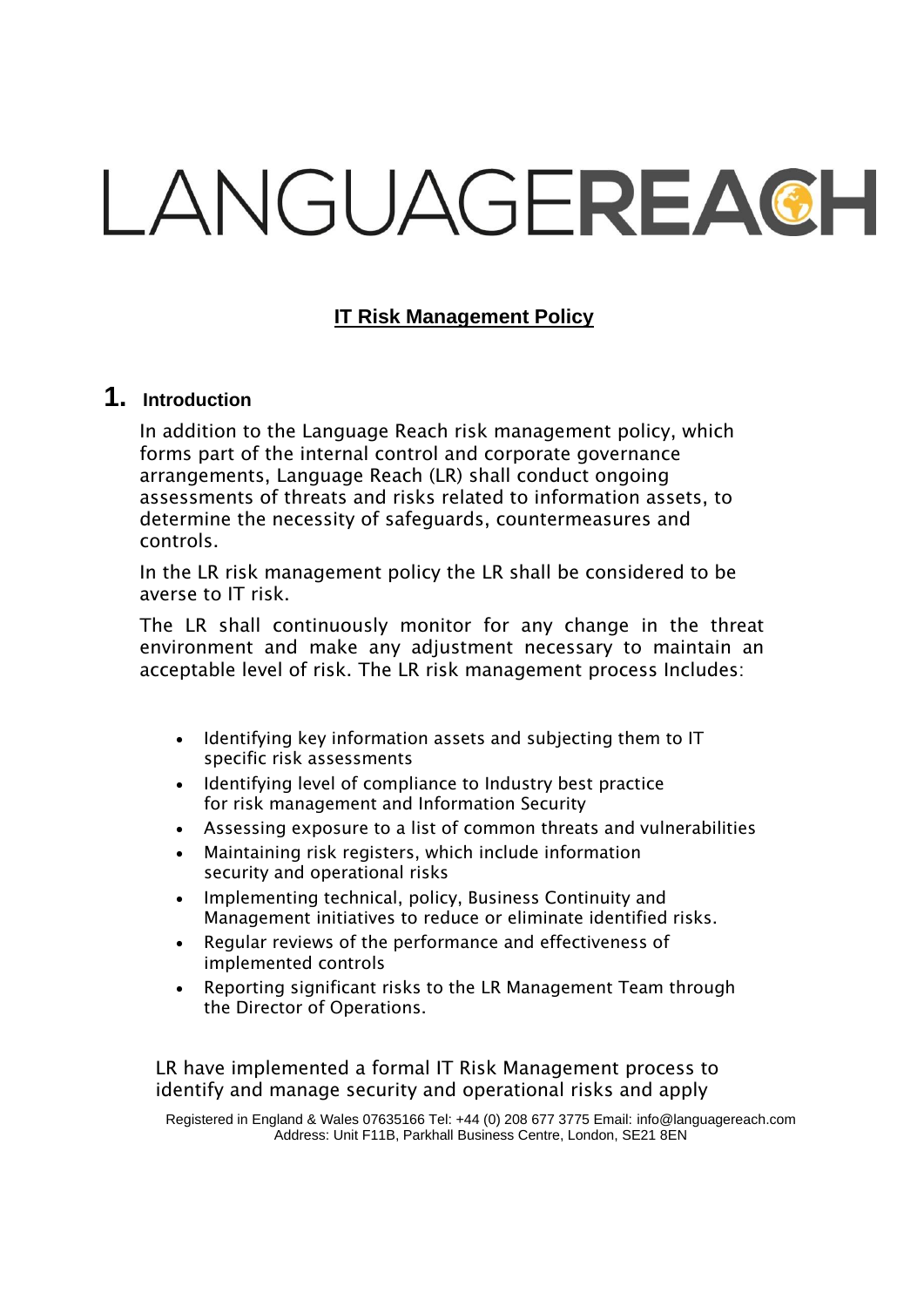appropriate management action. The basic approach that has been adopted for assessing the risks is based on the following key activities.

Asset and Risk Identification

- Business Impact Assessment
- Risk Assessment
- Identifying the threats and vulnerabilities related to these assets
- Calculating the resulting risk exposure and impact
- Agreeing controls, activities and processes to treat risks
- Implementing risk treatment initiatives and controls

Regular reviews of the asset list and the business risk profile are part of the risk assessment approach for information security in particular aligned with ISO/IEC 27001:2013. This enables compliance with the policy to be checked as well as the ongoing effectiveness of the implemented control

# **2. Asset and Risk Identification**

Information Assets and risks to operations will be identified during meetings and interviews with key business managers and process owners within LR. The Head of IT or his/her team documents the assets within an information asset list or risk register. Where possible / appropriate, information assets are grouped together to simplify the management of the risk and compliance.

The asset list shall contain as a minimum:

- A name and description of the asset / risk
- The physical and/or logical location of the asset. This may include an application or system
- The type of asset / risk
- The employee / interviewee that described the asset
- The Owner of the asset / asset group

# **3. Asset Owners**

Owners of the Assets / asset groups are identified and documented in the asset/risk register. The owner is defined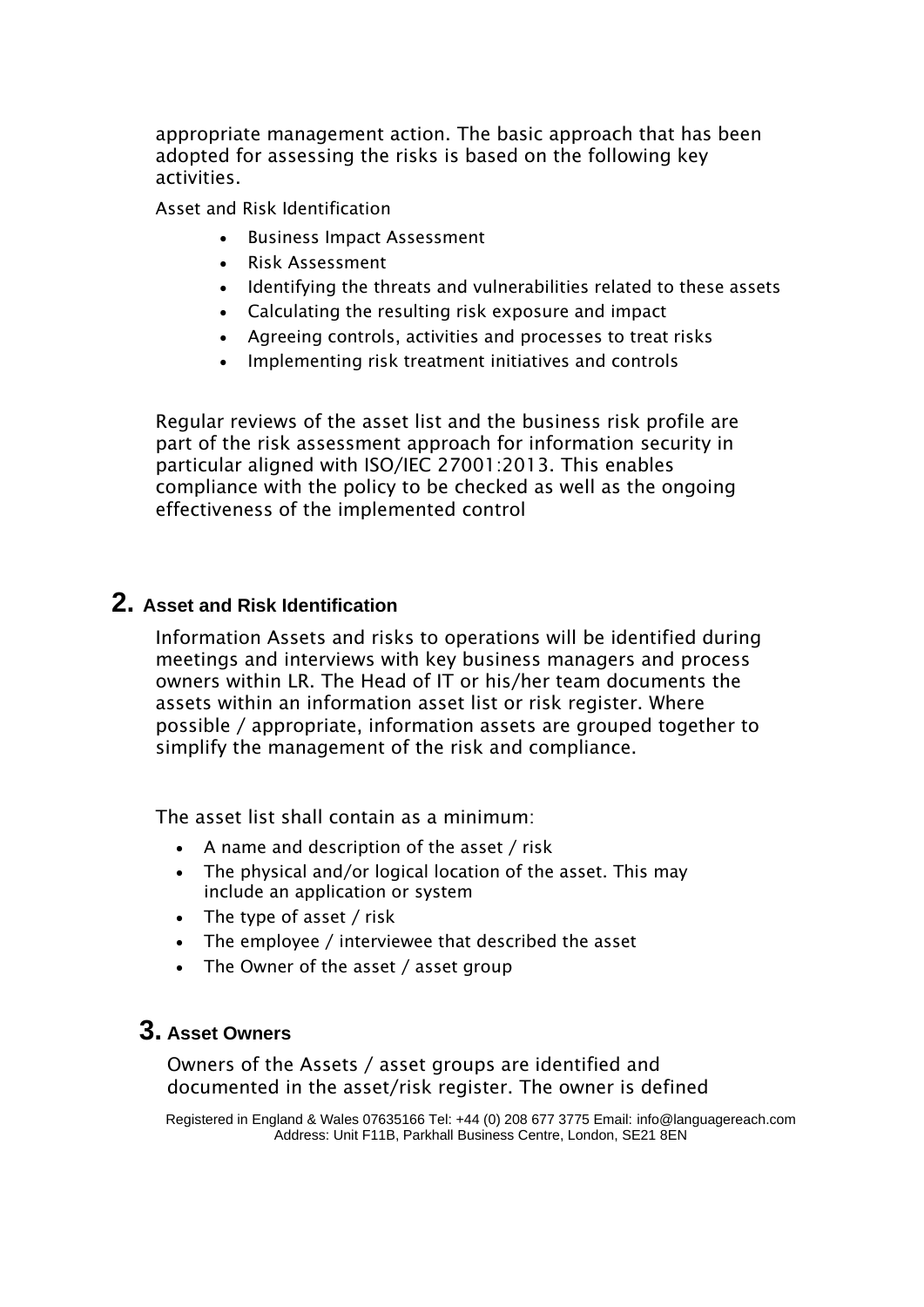as an individual with overall responsibility for ensuring appropriate security and control is applied to the asset

#### **4. Business Impact Assessment**

In identifying the list of risks to IT services, what is important for the LR is the degree and severity of the impact of that service failing or operating at a non- optimised level. The LR approach to risk will ensure that full analysis is made of the potential impact to the organisation of these risks being realised.

# **5. Risk Assessment**

The current state of the organisation is assessed against each risk / threat, based on information from the interviews and assessment, specific risk assessment meetings, and information obtained in the risk assessment process.

The Risk Assessment calculates the overall risk value to the asset / groups and details a risk rating to help the organisation identify high risks and exposures.

Appropriate management action must then be taken to assess the appropriate action to mitigate the risk, or to accept, transfer or avoid the risk.

The Risk register will be made available (if appropriate) by request to [info@languagereach.com.](mailto:info@languagereach.com.)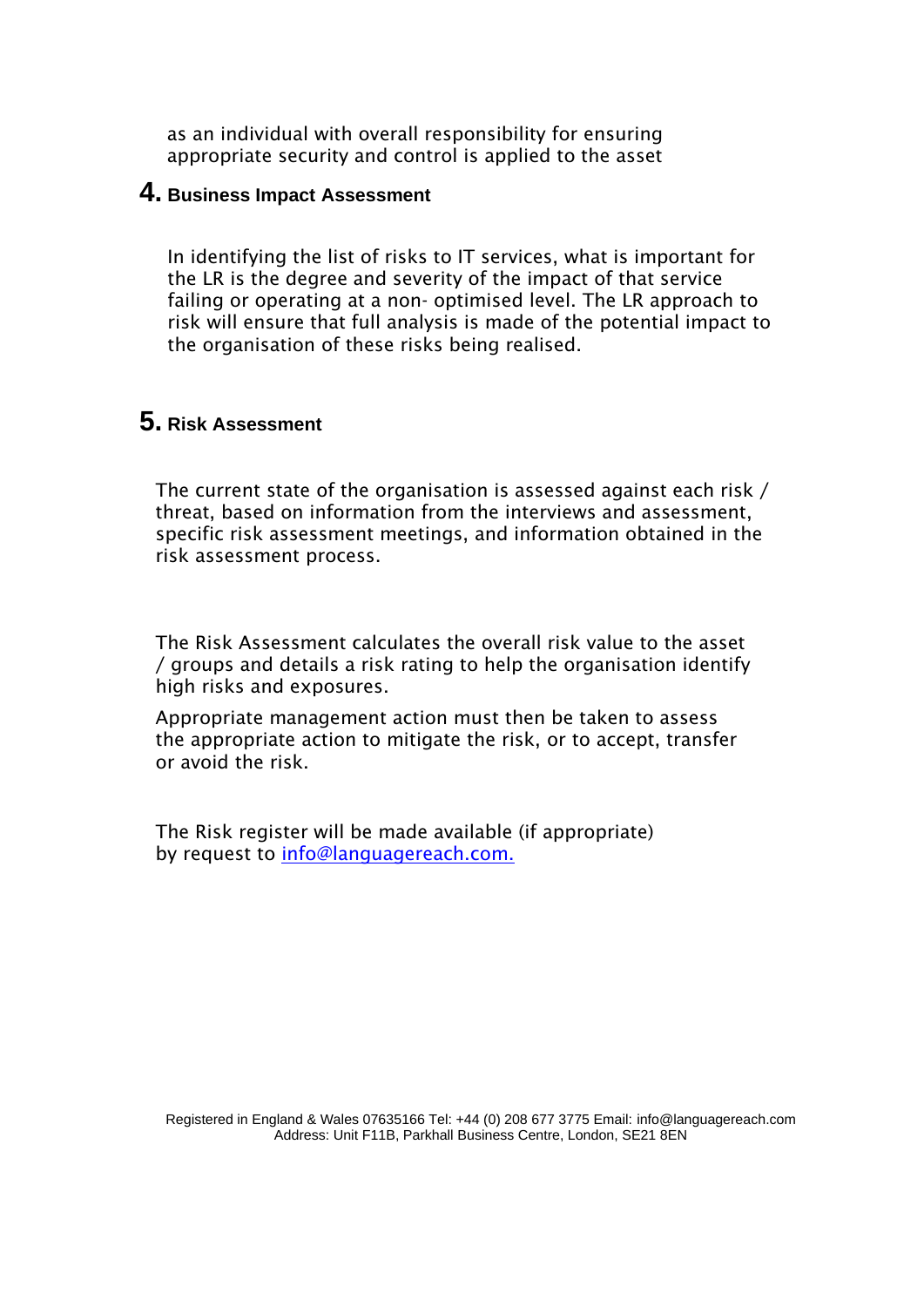#### **5.1 Measurement of Risk**

LR uses a straightforward combination of impact and likelihood to judge the overall level of risk

To enable LR to prioritise the mitigations to threats to their interests, the Head of IT and Director of Operations together with subject matter experts are empowered to rate the importance of the threat in accordance with the following table.

#### **5.1.1 Impact Assessment**

| Threat<br>Level | <b>Rating Description</b>                                                                                                                                                                                                                                              |
|-----------------|------------------------------------------------------------------------------------------------------------------------------------------------------------------------------------------------------------------------------------------------------------------------|
| $1-2$ Low       | The likelihood of the threat affecting the business is low, as this threat is not<br>relevant to this business or industry, or is not relevant to the business functions,<br>or has a historically low track record of exploit or vulnerability.                       |
| $3 - 4$<br>Med  | The likelihood of the threat affecting the business is medium, as this threat may<br>be relevant to this business or industry, or has some relevance to the business<br>functions, or there is some historical and industry evidence of exploit and<br>threat.         |
| 5 High          | The likelihood of the threat affecting the business is high, as this threat is very<br>relevant to this business or industry, or has direct relevance to the business<br>functions, or there is significant historical and industry evidence of exploit and<br>threat. |

The risk Assessment shall detail the threat value for each risk, or for a group of risks.

#### **5.1.2 Likelihood Assessment**

For each threat, the organisations' current and literal exposure is assessed, based on the controls currently in place, information obtained from interviews, knowledge of the business and processes, to determine the potential impact to the organisation if the risk/threat were realised.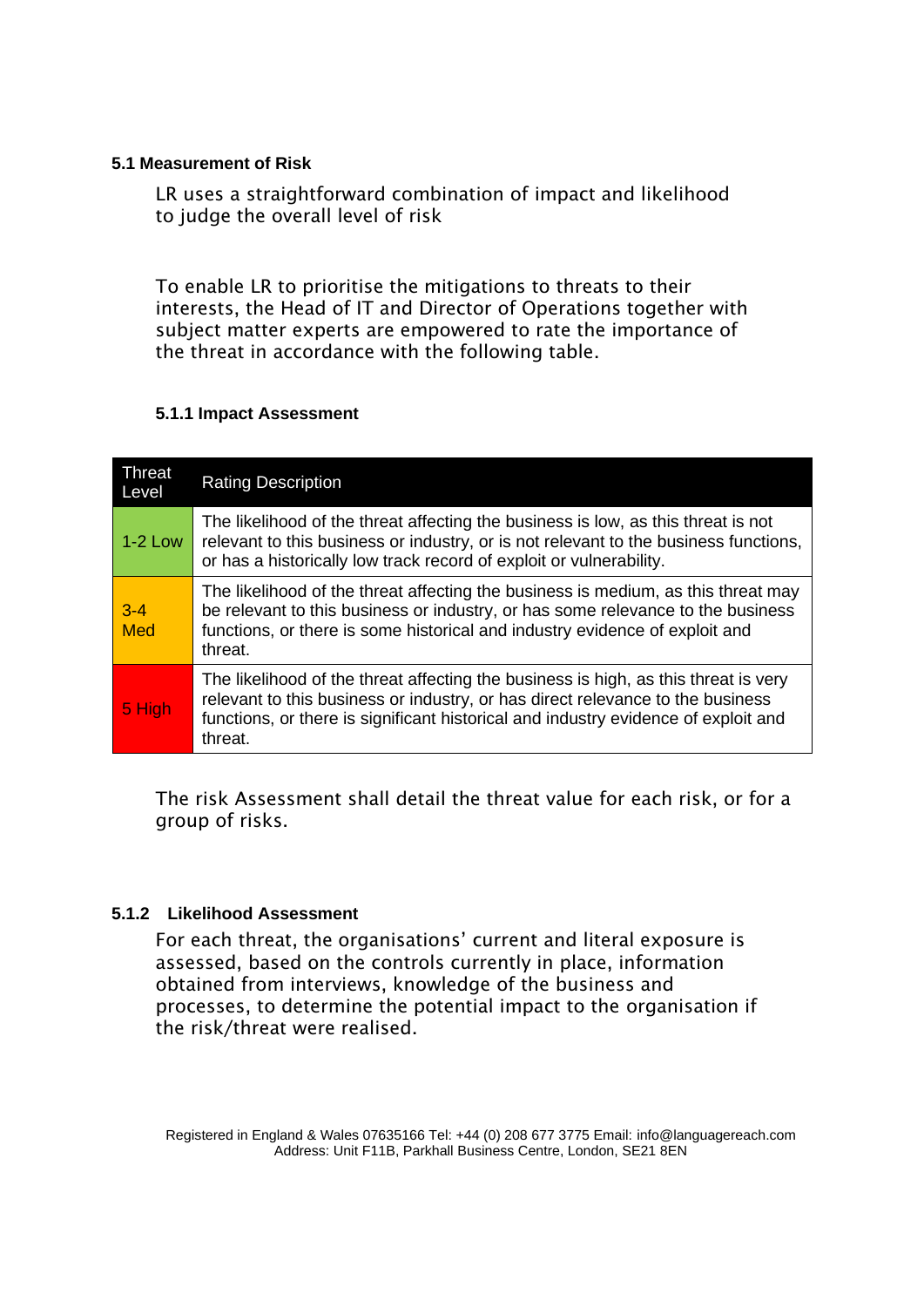The Head of IT and Director of Operations along with subject matter experts will select a likelihood rating for each risk based on the following table:

| Rating                |                                                                                                                                      |
|-----------------------|--------------------------------------------------------------------------------------------------------------------------------------|
| 5-Very<br><b>High</b> | It is almost certain that the vulnerabilities will be exploited as there are no<br>controls in place or it has happened in the past  |
| 4 High                | It is highly possible that the vulnerabilities will be exploited, as there<br>is little or no protection in place                    |
| 4 Medium              | It is possible that the vulnerabilities will be exploited as some protection is<br>in place                                          |
| 2 Low                 | It is unlikely that the vulnerabilities addressed will exploited as the<br>protection in place is considered to be good              |
| 1 Very<br>Low         | It is improbable that the vulnerabilities will be exploited as the controls in<br>place are considered to offer excellent protection |

The Risk Assessment shall detail the organisations vulnerability value for each threat.

#### **5.1.3 Risk Analysis**

The risk measure is calculated by multiplying the impact value of the asset / asset group by the likelihood of the risk happening. To calculate the Risk Measure the following calculation is performed:

Likelihood  $x$  Impact = Risk Measure

The resulting number can be used to create a Risk Measure, which can then be rated as Very Low, Low, Medium, High and Very High Risk and treated accordingly.

#### **5.1.4 Risk Management Scale**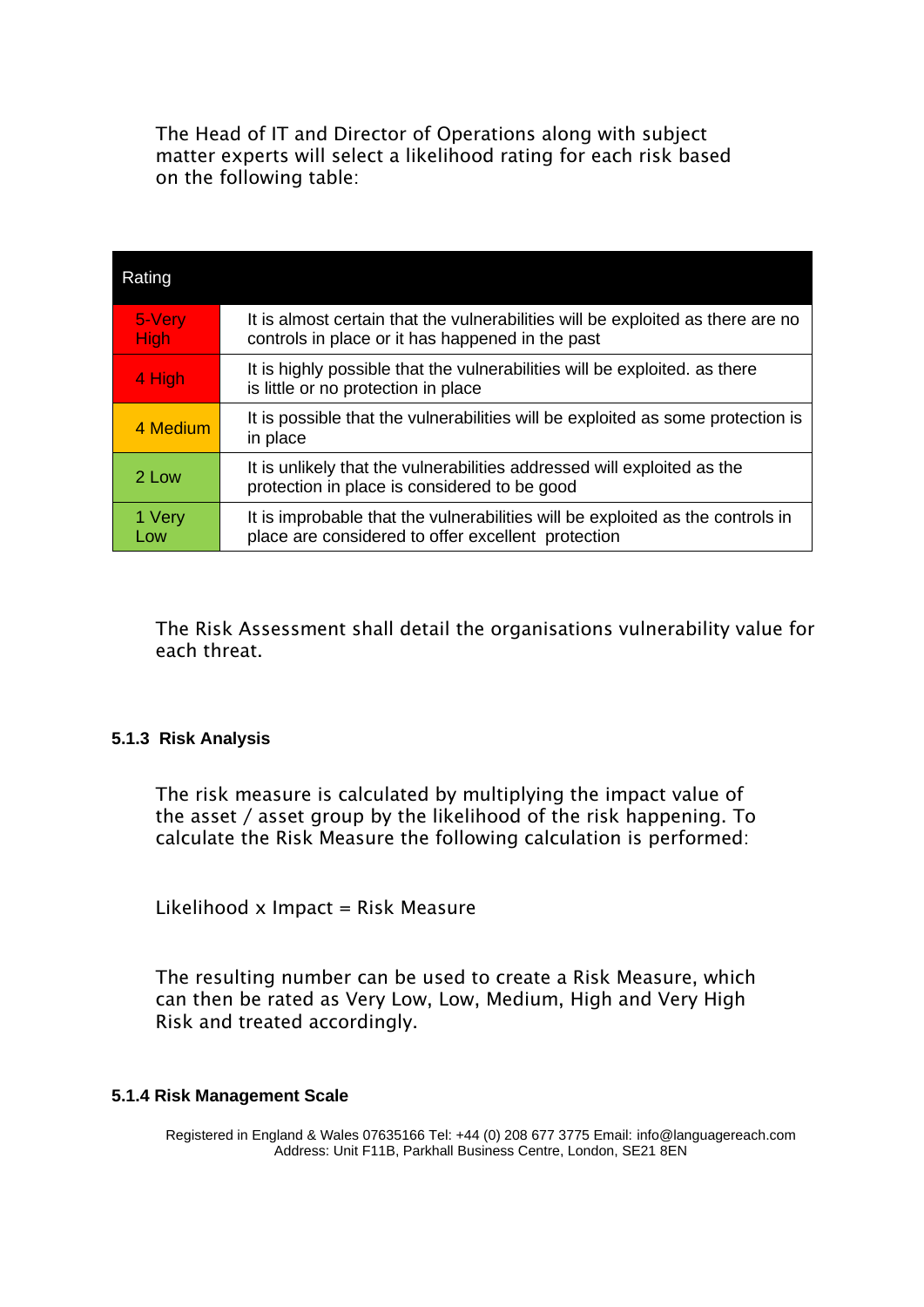In order to identify the identify risk management options, risks management options will be defined as High, Medium, or Low according to the predefined table below:

| Rating        | Risk<br>Measure | <b>Rating Description</b>                                                                                                           |
|---------------|-----------------|-------------------------------------------------------------------------------------------------------------------------------------|
| LOW           | $0 - 9$         | The low level of risk does not justify additional controls<br>being put in place. No further activity necessary.                    |
| <b>MEDIUM</b> | $10 - 16$       | Management will apply their judgement as to whether or<br>not the risks are acceptable. Controls will be applied as<br>appropriate. |
| HIGH          | 17-25           | Management will select appropriate controls as a priority                                                                           |

**1.1 The Risk Assessment shall detail the resulting Risk Value for each identified theme.**

# **6.** Risk Treatment

All risks that result in a LOW or VERY LOW risk measure shall automatically be accepted and no further action shall be required.

All Risks that result in a MEDIUM, HIGH or VERY HIGH shall be reviewed for further management action. The Head of IT shall review all such risks with the Director of Operations and the Asset Owners to decide an appropriate risk treatment action.

# **7. Risk Treatment Plan**

The Head of IT is responsible for establishing and maintaining the risk treatment plan in order to achieve the identified control objectives. The Risk Treatment Plan details the following:

- The source of the Risk, threat and vulnerability from the risk assessment
- The Asset(s) at risk if applicable
- The owner of the Risk
- The proposed management action (Reduce, Accept, Avoid, Transfer)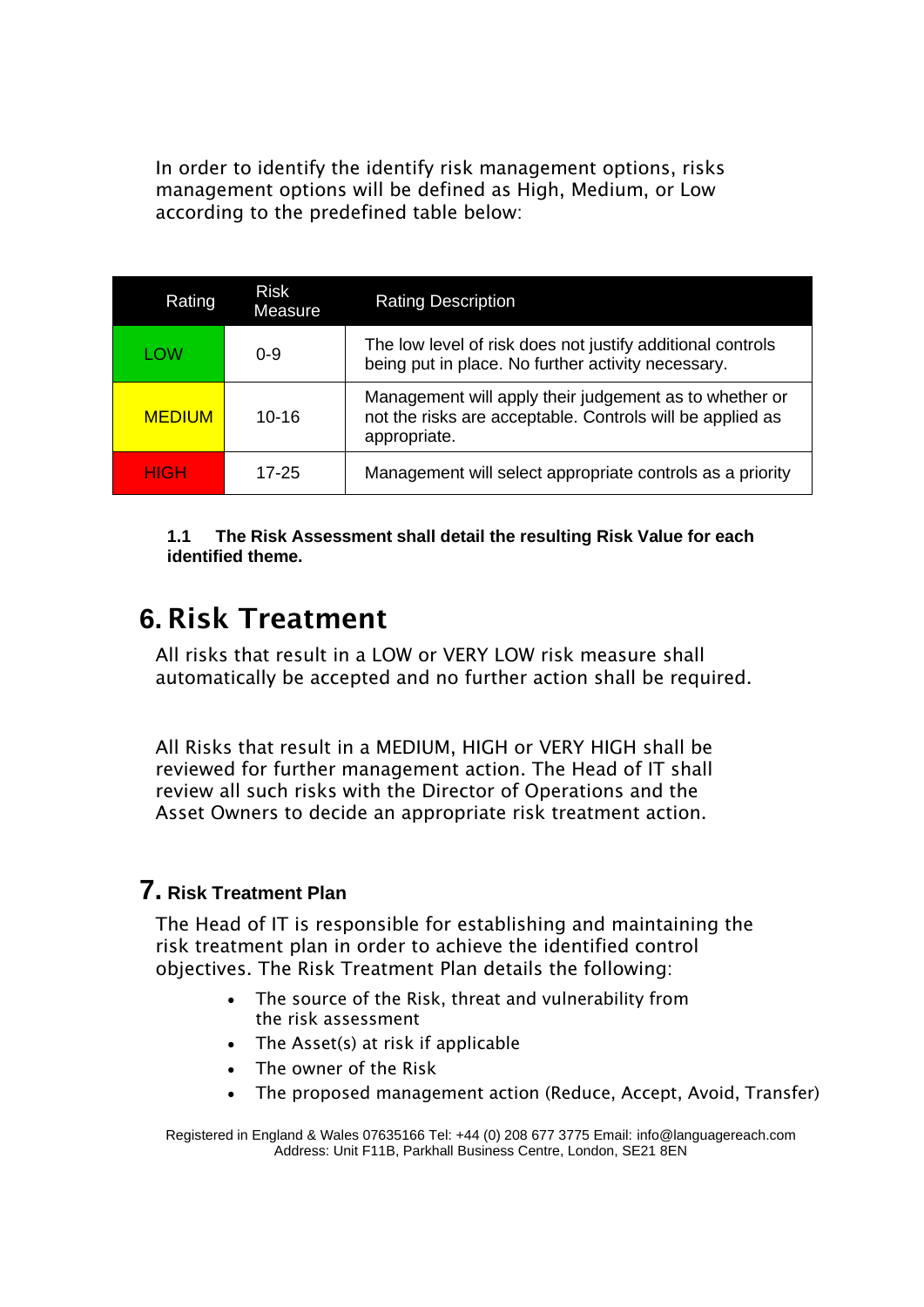- The proposed controls and actions to be carried out to REDUCE risks
- The proposed timescale and deadlines for completion of the proposed actions

| Rating        | <b>Risk</b><br>Measure | <b>Rating Description</b>                                                                                                           |
|---------------|------------------------|-------------------------------------------------------------------------------------------------------------------------------------|
| LOW           | $0 - 9$                | The low level of risk does not justify additional controls<br>being put in place. No further activity necessary.                    |
| <b>MEDIUM</b> | $10 - 16$              | Management will apply their judgement as to whether or<br>not the risks are acceptable. Controls will be applied as<br>appropriate. |
| HIGH          | 17-25                  | Management will select appropriate controls as a priority                                                                           |

#### **1.1 The Risk Assessment shall detail the resulting Risk Value for each identified theme.**

# **1.** Risk Treatment

All risks that result in a LOW or VERY LOW risk measure shall automatically be accepted and no further action shall be required.

All Risks that result in a MEDIUM, HIGH or VERY HIGH shall be reviewed for further management action. The Head of IT shall review all such risks with the Director of Operations and the Asset Owners to decide an appropriate risk treatment action.

# **2. Risk Treatment Plan**

The Head of IT is responsible for establishing and maintaining the risk treatment plan in order to achieve the identified control objectives. The Risk Treatment Plan details the following:

- The source of the Risk, threat and vulnerability from the risk assessment
- The Asset(s) at risk if applicable
- The owner of the Risk
- The proposed management action (Reduce, Accept, Avoid, Transfer)
- The proposed controls and actions to be carried out to REDUCE risks